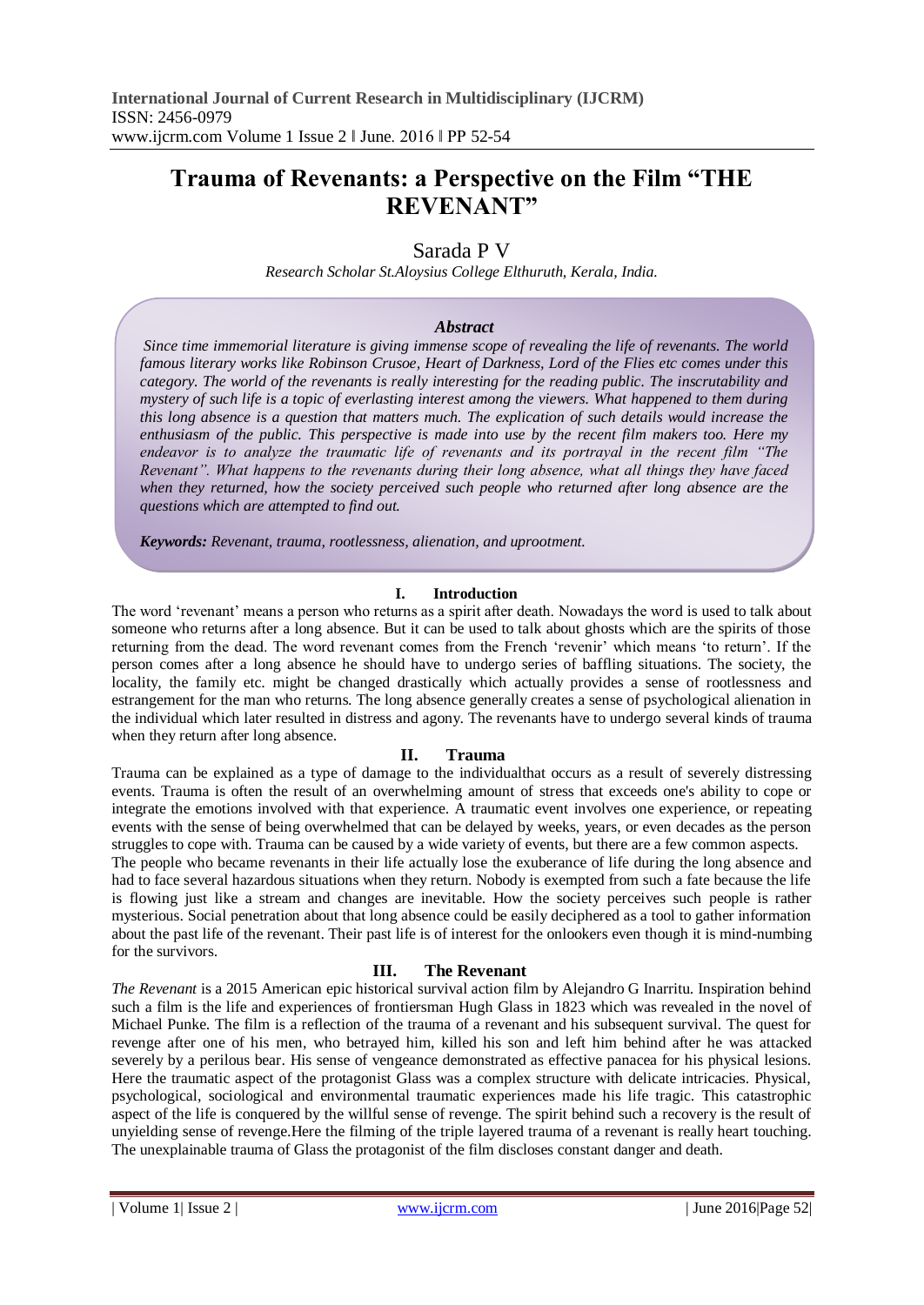The instances like Indian raids, hunger feasts on disgusting carcasses, relentless treks across freezing terrain and loss of beloved son and wife constitute the trauma of Glass. Being the embodiment of relentless competence of survival Glass proved the supremacy of inexorable spirit rather than burly physicality. His sustenance in the freezing environment with a wounded body is a result of his insistent strength of mind which is instigated by the spirit of vengeance. The life of the protagonist is actually a string of events that contain fear, horror and threat of death- the very definition of trauma. The reasons behind his survival amidst all the dreadful state of affairs were actually not any positive emotional stretches that were love, peace, and safety instead it was the sense of revenge.

Generally revenants had to face uprootment and disjoint from their own familiar sites which inculcated in traumatic experiences. Trauma of an individual who became alien in his own society and who had faced several fatalities is considered as composite. Consequently his life became an agony which may lead to unpleasant realities of life. Sometimes the revenants will forget the unpleasant aspects and lead a renewed life but in many cases they ended up abruptly unable to figure out alterations.

# **IV. Trauma of Hugh Glass**

Thus trauma is the word that can highlight the predicament of such people who lose relations, physicality, native place, localities and even identities. The reasons behind this trauma are multiple but all those suffer a similar aspect of estrangement and loneliness within the society. The protagonist Glass undergoes corporeal trauma due to attack of bear which presumably took his life. And the team mates in the pelt hunting abandoned the weak Glass with two assistants and his son in the frozen environment. The amount of suffering due to the sores in the body is unexplainable. Injury in one's cadaver is producing appalling effects which culminated in the perpetual suffering of the individual. The indispensable trauma suffered by Glass in this film is based on corporal injury.

Corporal injury opens up immeasurable trauma in one aspect which is later added with psychological trauma. The trauma of protagonist is not single stratum but includes various coatings. The second layer was related with mind which was merchandised by the thought of the demise of his affectionate wife and son. The thrashing memory of lost son and wife pour oil to the ever lightening fire of his soul. The living memory of his lost wife supply him strength to survive with all oddities in the frozen land. The revenant is always haunted by the reminiscence of the war in which he lost his wife.

The life of a revenant is not gratis from the past instead he is perpetually in relation with the glorious and contented past. The past roots can be easily conceivable even though the present connections are beyond plausible. Lack of opportunity of present linkage is the reason behind this psychological dilemma which actually disturbs all revenants. Then the present is a dreadful reality whereas the cozy past is yearning. This aspect of a revenant is vividly portrayed in the film the revenant. The protagonist hushed his present environment where as the memory of his wife still inspires him to continue his survival. Her words about the strong tree which survived storms with its strong trunk are powerful enough to instigate positive energy in the already dead mind and physique of Glass. He is the epitome of a happy and contented husband and father who lost everything in the present and experiences the life of a revenant. The otherwise negligible life is continued even after all these hammering only because to take revenge.

There may be many reasons to live in this world like love, belongingness, relations, physical circumstances, wealth, comforts etc. But this is not meant that only positive attributes instigate desire to live but the reality is that darker aspects like hatred ,revenge, etc prove to be the strong inspiration to live on. Many people struggle to continue their pitiable life only because of the intention of taking vengeance upon those who had done something cruelest to them. The revenant struggles hard to exist in the frozen land only to take revenge upon the person who kills his own son Hawk.

Thus in this film, corporal trauma which leads to psychosomatic trauma and later the trauma due to environmental hazards are penetrating the life of the protagonist. The environment proved to be creating trauma to the protagonist of the film by the frozen landscape where existence is really a tough game. The season was the worst part of the year and the landscape was bucolic with no physical facilities. On the whole the trauma is enhanced by the harsh climate which culminated in making the life of the week dangerously wounded protagonist a seed of questionable dream.

## **V. Conclusion**

The most significant aspect of life is it actually nourishes the hopes, aspirations, future predictions in the mind of the people to inculcate a desire to live in this world. Diseases, accidents, and wars are frequent in the world which could rub out the individuals in a permanent manner.